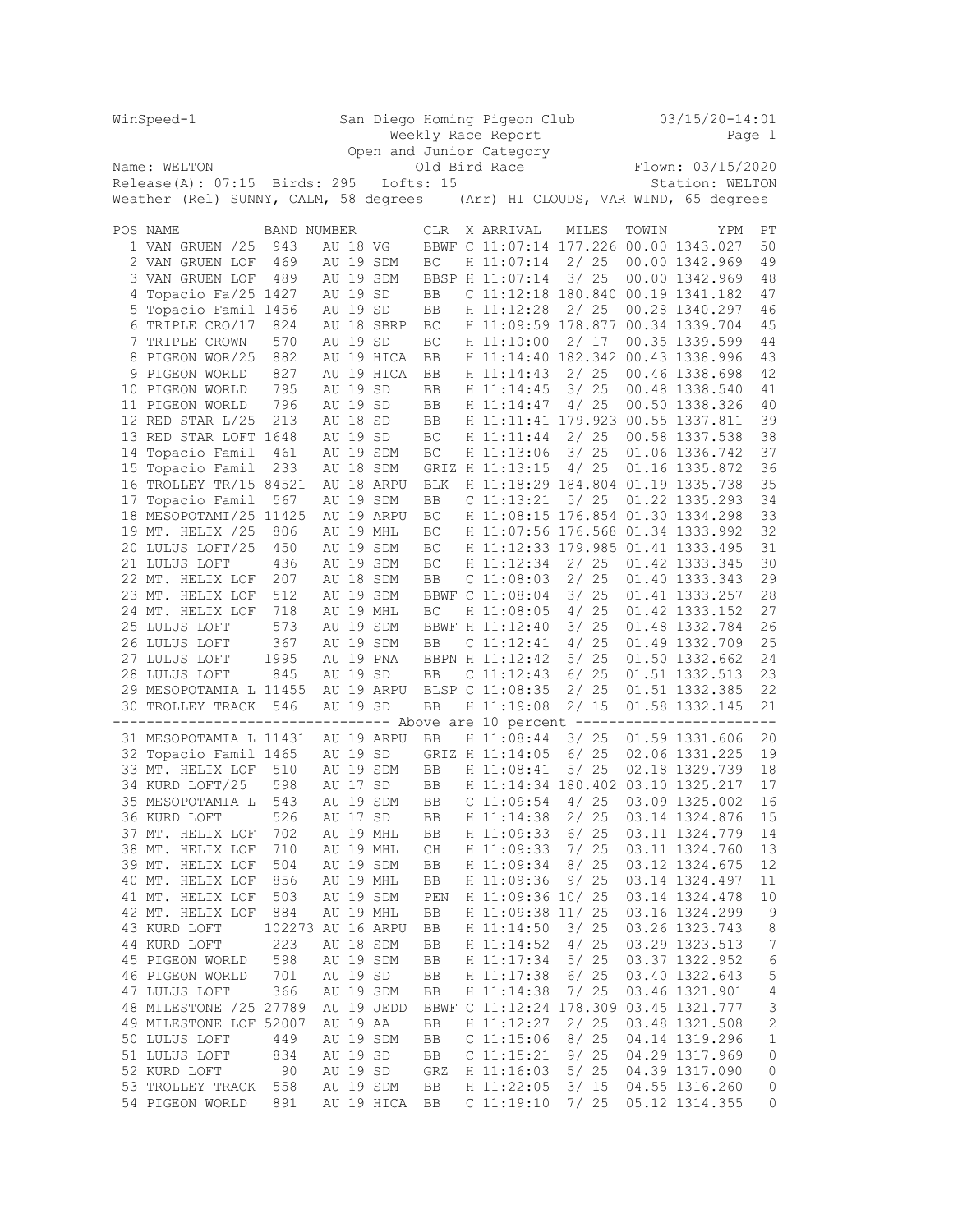| 55 | TROLLEY TRACK<br>56 MILESTONE LOF 27929<br>57 MILESTONE LOF 27947<br>58 TROLLEY TRACK<br>59 OVER DA BO/10 43298<br>WinSpeed-1 | 550<br>564  | AU 19 SD<br>AU 19 SD | AU 19 JEDD<br>AU 19 JEDD<br>AU 19 JEDD | ВC<br>BB<br>BB<br>DC | H 11:22:36<br>H 11:13:56<br>$C$ 11:13:58<br>BBPD H 11:22:46<br>H 11:22:48 184.804 05.37 1312.550<br>San Diego Homing Pigeon Club | 4/15<br>3/25<br>4/25 | 5/15      |       | 05.26 1313.549<br>05.16 1313.341<br>05.18 1313.167<br>05.36 1312.594<br>$03/15/20 - 14:01$ | 0<br>0<br>$\mathbf 0$<br>0<br>0 |
|----|-------------------------------------------------------------------------------------------------------------------------------|-------------|----------------------|----------------------------------------|----------------------|----------------------------------------------------------------------------------------------------------------------------------|----------------------|-----------|-------|--------------------------------------------------------------------------------------------|---------------------------------|
|    |                                                                                                                               |             |                      |                                        |                      | Weekly Race Report<br>Open and Junior Category                                                                                   |                      |           |       |                                                                                            | Page 2                          |
|    | Name: WELTON                                                                                                                  |             |                      |                                        |                      | Old Bird Race                                                                                                                    |                      |           |       | Flown: 03/15/2020                                                                          |                                 |
|    | POS NAME                                                                                                                      | BAND NUMBER |                      |                                        | CLR.                 | X ARRIVAL<br>$---$ Above are 20 percent $--$                                                                                     | MILES                | $--- - -$ | TOWIN | YPM                                                                                        | РT                              |
|    | 60 MILESTONE LOF 27998                                                                                                        |             |                      | AU 19 JEDD                             | BB                   | H 11:14:11                                                                                                                       |                      | 5/25      |       | 05.31 1311.960                                                                             | 0                               |
|    | 61 MESOPOTAMIA L 11484                                                                                                        |             |                      | AU 19 ARPU                             | RC                   | C 11:12:20                                                                                                                       |                      | 5/25      |       | 05.35 1311.372                                                                             | $\mathbb O$                     |
|    | 62 KURD LOFT                                                                                                                  | 1604        | AU 19 SD             |                                        |                      | BBWF H 11:17:08                                                                                                                  |                      | 6/25      |       | 05.45 1311.125                                                                             | $\circ$                         |
|    | 63 MESOPOTAMIA L 11451                                                                                                        |             |                      | AU 19 ARPU                             | BC                   | H 11:12:25                                                                                                                       | 6/25                 |           |       | 05.40 1310.939                                                                             | 0                               |
|    | 64 PIGEON WORLD                                                                                                               | 726         | AU 19 SD             |                                        | BB                   | H 11:19:49                                                                                                                       | 8/                   | 25        |       | 05.51 1310.865                                                                             | $\mathbb O$                     |
|    | 65 PIGEON WORLD                                                                                                               | 703         | AU 19 SD             |                                        | BB                   | H 11:19:50                                                                                                                       |                      | 9/25      |       | 05.52 1310.767                                                                             | 0                               |
|    | 66 KURD LOFT                                                                                                                  | 1227        | AU 18 SD             |                                        | DC                   | H 11:17:13                                                                                                                       |                      | 7/25      |       | 05.50 1310.674                                                                             | $\mathbf 0$                     |
|    | 67 KURD LOFT                                                                                                                  | 45          | AU 19 SD             |                                        | BB                   | $C$ 11:17:14                                                                                                                     | 8/                   | 25        |       | 05.50 1310.629                                                                             | $\mathbb O$                     |
|    | 68 TRIPLE CROWN<br>69 MT. HELIX LOF                                                                                           | 94          |                      | AU 19 VITA<br>AU 19 MHL                | BLK<br>BC            | H 11:15:13<br>H 11:12:09 12/ 25                                                                                                  | 3/17                 |           |       | 05.48 1310.528<br>05.46 1310.311                                                           | 0<br>$\mathbf 0$                |
|    | 70 MT. HELIX LOF                                                                                                              | 805<br>885  |                      | AU 19 MHL                              | BB                   | H 11:12:26 13/ 25                                                                                                                |                      |           |       | 06.04 1308.702                                                                             | $\mathbb O$                     |
|    | 71 MT. HELIX LOF                                                                                                              | 719         |                      | AU 19 MHL                              | BB                   | H 11:12:39 14/ 25                                                                                                                |                      |           |       | 06.16 1307.536                                                                             | $\mathbb O$                     |
|    | 72 MT. HELIX LOF                                                                                                              | 593         |                      | AU 19 SDM                              | BB                   | C 11:12:41 15/ 25                                                                                                                |                      |           |       | 06.18 1307.362                                                                             | $\mathbf 0$                     |
|    | 73 Topacio Famil                                                                                                              | 566         |                      | AU 19 SDM                              | BB                   | H 11:18:27                                                                                                                       | 7/25                 |           |       | 06.28 1307.339                                                                             | 0                               |
|    | 74 MESOPOTAMIA L 11454                                                                                                        |             |                      | AU 19 ARPU                             |                      | BBWF H 11:13:05                                                                                                                  | 7/                   | 25        |       | 06.20 1307.223                                                                             | $\mathbb O$                     |
|    | 75 MESOPOTAMIA L 11453                                                                                                        |             |                      | AU 19 ARPU                             | BB                   | $C$ 11:13:06                                                                                                                     | 8/25                 |           |       | 06.21 1307.186                                                                             | 0                               |
|    | 76 MESOPOTAMIA L 11380                                                                                                        |             |                      | AU 19 ARPU                             | BB                   | H 11:13:06                                                                                                                       |                      | 9/25      |       | 06.22 1307.113                                                                             | $\mathbb O$                     |
|    | 77 MESOPOTAMIA L                                                                                                              | 542         |                      | AU 19 SDM                              |                      | DCWF H 11:13:08 10/ 25                                                                                                           |                      |           |       | 06.23 1306.976                                                                             | $\mathbb O$                     |
|    | 78 MESOPOTAMIA L 11366                                                                                                        |             |                      | AU 19 ARPU                             |                      | DCSP H 11:13:10 11/ 25                                                                                                           |                      |           |       | 06.25 1306.802                                                                             | 0                               |
|    | 79 PIGEON WORLD                                                                                                               | 310         |                      | AU 19 SDM                              | DC                   | H 11:20:37 10/ 25                                                                                                                |                      |           |       | 06.40 1306.569                                                                             | 0                               |
|    | 80 MT. HELIX LOF                                                                                                              | 511         |                      | AU 18 MHL                              |                      | BCSP C 11:12:58 16/ 25                                                                                                           |                      |           |       | 06.35 1305.805                                                                             | $\mathbb O$                     |
|    | 81 MESOPOTAMIA L 11395                                                                                                        |             |                      | AU 19 ARPU                             | BC                   | H 11:13:23 12/ 25                                                                                                                |                      |           |       | 06.38 1305.641                                                                             | $\mathbb O$                     |
|    | 82 PIGEON WORLD                                                                                                               | 783         | AU 19 SD             |                                        | BB                   | C 11:20:48 11/ 25                                                                                                                |                      |           |       | 06.50 1305.612                                                                             | 0                               |
|    | 83 OVER DA BORDE 27974                                                                                                        |             |                      | AU 19 JEDD                             | DC                   | H 11:24:15                                                                                                                       | 2/10                 |           |       | 07.04 1304.889                                                                             | 0                               |
|    | 84 LULUS LOFT                                                                                                                 | 831         | AU 19 SD             |                                        | BB                   | C 11:17:47 10/ 25                                                                                                                |                      |           |       | 06.55 1304.760                                                                             | $\mathbb O$                     |
|    | 85 TROLLEY TRACK                                                                                                              | 554         |                      | AU 19 SDM                              | BB                   | H 11:24:18                                                                                                                       |                      | 6/15      |       | 07.08 1304.548                                                                             | 0                               |
|    | 86 MILESTONE LOF                                                                                                              | 387         |                      | AU 19 SDM                              | BB                   | H 11:15:35                                                                                                                       |                      | 6/25      |       | 06.56 1304.316                                                                             | 0                               |
|    | 87 B.S. LOFT /20                                                                                                              | 462         | AU 19 SD             |                                        | BB                   | H 11:11:00 174.894 06.49 1304.153                                                                                                |                      |           |       |                                                                                            | $\mathbb O$                     |
|    | 88 MILESTONE LOF                                                                                                              | 222         | AU 19 SD             |                                        | ВC                   | H 11:15:49                                                                                                                       | 7/25                 |           |       | 07.10 1303.044                                                                             | 0                               |
|    | 89 PIGEON WORLD                                                                                                               | 335         |                      | AU 19 SDM                              | BB                   | H 11:21:18 12/ 25                                                                                                                |                      |           |       | 07.21 1302.927                                                                             | 0                               |
|    | 90 PIGEON WORLD                                                                                                               | 339         |                      | AU 19 SDM                              | BC                   | H 11:21:21 13/ 25                                                                                                                |                      |           |       | 07.24 1302.653                                                                             | 0                               |
|    | 91 KURD LOFT                                                                                                                  | 21          | AU 19 SD             |                                        |                      | BBPD H 11:18:47                                                                                                                  | 9/25                 |           |       | 07.24 1302.252                                                                             | $\mathbf{0}$                    |
|    | 92 MILESTONE LOF 27927                                                                                                        |             |                      | AU 19 JEDD                             | BB                   | H 11:16:10                                                                                                                       | 8/25                 |           |       | 07.31 1301.162                                                                             | 0                               |
|    | 93 MILESTONE LOF 44566                                                                                                        |             |                      | AU 19 ARPU                             |                      | BBWF H 11:16:10                                                                                                                  | 9/25                 |           |       | 07.31 1301.162                                                                             | 0                               |
|    | 94 MILESTONE LOF 1085                                                                                                         |             | AU 18 SD             |                                        | BB                   | $C$ 11:16:10 10/ 25                                                                                                              |                      |           |       | 07.31 1301.117                                                                             | $\circ$                         |
|    | 95 MILESTONE LOF 52008                                                                                                        |             | AU 19 AA             |                                        | BB                   | H 11:16:13 11/ 25                                                                                                                |                      |           |       | 07.34 1300.847                                                                             | $\mathbb O$                     |
|    | 96 MESOPOTAMIA L                                                                                                              | 87          |                      | AU 18 MESO                             | BB                   | C $11:14:16$ 13/ 25                                                                                                              | 8/25                 |           |       | 07.31 1300.785                                                                             | $\mathbb O$                     |
|    | 97 Topacio Famil 1449<br>98 MILESTONE LOF 27794                                                                               |             | AU 19 SD             | AU 19 JEDD                             | BB                   | $C$ 11:19:57<br>H 11:16:47 12/ 25                                                                                                |                      |           |       | 07.57 1299.351<br>08.08 1297.798                                                           | $\mathbb O$                     |
|    | 99 MILESTONE LOF                                                                                                              | 201         | AU 19 SD             |                                        | BB<br>BB             | H 11:16:51 13/ 25                                                                                                                |                      |           |       | 08.12 1297.494                                                                             | $\mathbb O$<br>$\mathbb O$      |
|    | 100 PIGEON WORLD                                                                                                              | 719         | AU 19 SD             |                                        | BB                   | H 11:22:21 14/ 25                                                                                                                |                      |           |       | 08.24 1297.396                                                                             | $\mathbb O$                     |
|    | 101 VAN GRUEN LOF                                                                                                             | 590         |                      | AU 19 SDM                              |                      | BCWF C 11:15:26                                                                                                                  | 4/25                 |           |       | 08.12 1297.180                                                                             | $\circ$                         |
|    | 102 MESOPOTAMIA L                                                                                                             | 544         |                      | AU 19 SDM                              | BB                   | $C$ 11:15:08 14/25                                                                                                               |                      |           |       | 08.23 1296.127                                                                             | $\mathbb O$                     |
|    | 103 LULUS LOFT                                                                                                                | 828         | AU 19 SD             |                                        | ВC                   | H 11:19:31 11/ 25                                                                                                                |                      |           |       | 08.39 1295.457                                                                             | $\mathbb O$                     |
|    | 104 LULUS LOFT                                                                                                                | 706         | AU 18 SD             |                                        | BB                   | C 11:19:36 12/ 25                                                                                                                |                      |           |       | 08.44 1295.069                                                                             | $\mathbb O$                     |
|    | 105 LULUS LOFT                                                                                                                | 346         |                      | AU 19 SDM                              | BB                   | C 11:19:38 13/ 25                                                                                                                |                      |           |       | 08.46 1294.840                                                                             | $\mathbb O$                     |
|    | 106 MILESTONE LOF 37969                                                                                                       |             |                      | AU 16 JEDD                             | ВC                   | H 11:17:22 14/ 25                                                                                                                |                      |           |       | 08.42 1294.755                                                                             | 0                               |
|    | 107 MESOPOTAMIA L 11382                                                                                                       |             |                      | AU 19 ARPU                             | DC                   | H 11:15:26 15/ 25                                                                                                                |                      |           |       | 08.41 1294.456                                                                             | 0                               |
|    | 108 MILESTONE LOF                                                                                                             | 389         |                      | AU 19 SDM                              | BB                   | H 11:17:25 15/ 25                                                                                                                |                      |           |       | 08.46 1294.417                                                                             | 0                               |
|    | 109 TRIPLE CROWN                                                                                                              | 88383       |                      | MX 19 FMC                              | ВC                   | C 11:18:20                                                                                                                       |                      | 4/17      |       | 08.55 1293.761                                                                             | 0                               |
|    | 110 TRIPLE CROWN                                                                                                              | 403         |                      | AU 19 SDM                              | BB                   | C 11:18:20                                                                                                                       | 5/17                 |           |       | 08.56 1293.716                                                                             | 0                               |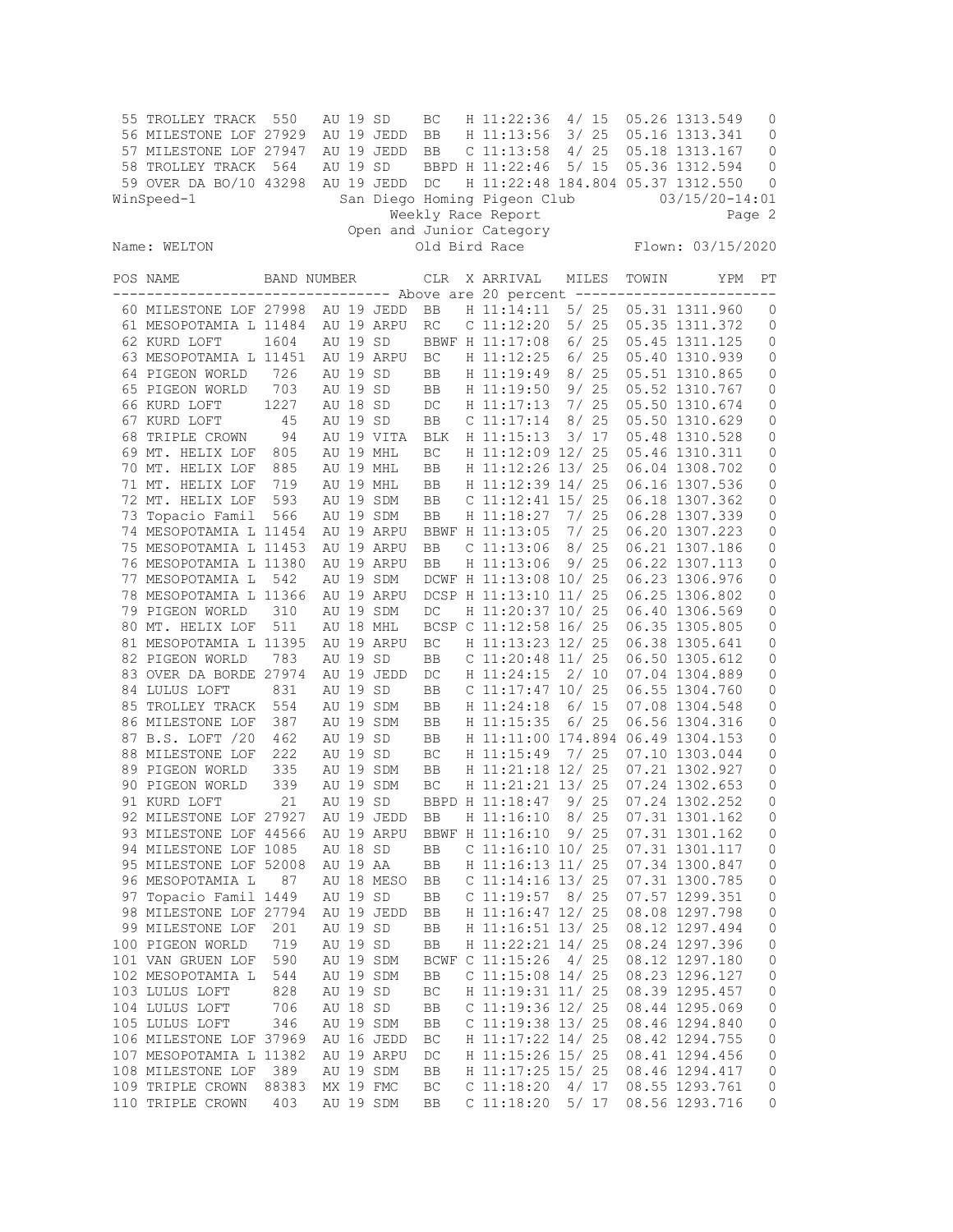| 111 LULUS LOFT                         | 840              | AU 19 SD |            | BB  | C $11:20:13$ $14/25$                       |       |       |       | 09.21 1291.812                   | 0           |  |  |
|----------------------------------------|------------------|----------|------------|-----|--------------------------------------------|-------|-------|-------|----------------------------------|-------------|--|--|
| 112 VAN GRUEN LOF 2028                 |                  |          | AU 19 VANG |     | BBSP H 11:16:44 5/ 25                      |       |       |       | 09.30 1290.232                   | 0           |  |  |
| 113 OVER DA BORDE                      | 460              |          | AU 19 SDM  | BB  | C <sub>11:27:09</sub>                      | 3/10  |       |       | 09.58 1289.873                   | 0           |  |  |
| 114 TROLLEY TRACK                      | 544              | AU 19 SD |            | RC  | H 11:27:09 7/ 15                           |       |       |       | 09.59 1289.796                   | 0           |  |  |
| 115 KURD LOFT                          | 35               | AU 19 SD |            | DC  | C $11:21:20$ $10/25$                       |       |       |       | 09.56 1288.790                   | 0           |  |  |
| 116 KURD LOFT                          | 280              |          | AU 18 SDM  | BB  | H 11:21:32 11/ 25                          |       |       |       | 10.08 1287.788                   | 0           |  |  |
| 117 MILESTONE LOF 27945                |                  |          | AU 19 JEDD | BC  | H 11:18:41 16/ 25                          |       |       |       | 10.01 1287.751                   | 0           |  |  |
| 118 TRIPLE CROWN                       | 419              |          | AU 19 LFO  | ВC  | $C$ 11:19:35 6/17                          |       |       |       | 10.10 1287.140                   | $\mathbf 0$ |  |  |
| 119 KURD LOFT                          | 1605             | AU 19 SD |            | BB  | H 11:21:43 12/ 25                          |       |       |       | 10.19 1286.831                   | 0           |  |  |
| 120 PIGEON WORLD                       | 893              |          | AU 19 HICA | ВC  | H 11:24:27 15/ 25                          |       |       |       | 10.29 1286.500                   | 0           |  |  |
| WinSpeed-1                             |                  |          |            |     | San Diego Homing Pigeon Club<br>- The Club |       |       |       | $03/15/20 - 14:01$               |             |  |  |
|                                        |                  |          |            |     | Weekly Race Report                         |       |       |       | Page 3                           |             |  |  |
|                                        |                  |          |            |     | Open and Junior Category                   |       |       |       |                                  |             |  |  |
| Name: WELTON                           |                  |          |            |     | Old Bird Race                              |       |       |       | Flown: 03/15/2020                |             |  |  |
|                                        |                  |          |            |     |                                            |       |       |       |                                  |             |  |  |
| POS NAME                               | BAND NUMBER      |          |            | CLR | X ARRIVAL                                  | MILES |       | TOWIN | YPM                              | РT          |  |  |
| 121 VAN GRUEN LOF 473                  |                  |          | AU 19 SDM  |     | BBPD H 11:17:27 6/ 25                      |       |       |       | 10.13 1286.436                   | 0           |  |  |
| 122 SMIB LOFT/3                        | 27907 AU 19 JEDD |          |            |     | H 11:17:35 177.193 10.23 1285.500          |       |       |       |                                  | $\circ$     |  |  |
| 123 VAN GRUEN LOF 2055                 |                  |          | AU 19 VANG |     | BBSP H 11:17:51                            | 7/ 25 |       |       | 10.36 1284.326                   | 0           |  |  |
| 124 MT. HELIX LOF                      | 516              |          | AU 18 MHL  | BC  | $C$ 11:17:09 17/ 25                        |       |       |       | 10.46 1283.248                   | 0           |  |  |
| 125 MT. HELIX LOF                      | 727              |          | AU 19 MHL  | BB  | H 11:17:10 18/ 25 10.48 1283.107           |       |       |       |                                  | 0           |  |  |
| 126 MT. HELIX LOF                      | 808              |          | AU 19 MHL  | BC  | $C$ 11:17:33 19/ 25                        |       |       |       | 11.10 1281.132                   | 0           |  |  |
| 127 LULUS LOFT                         | 822              | AU 19 SD |            | BB  | H 11:22:44 15/ 25                          |       |       |       | 11.52 1278.611                   | 0           |  |  |
| 128 PIGEON WORLD                       | 336              |          | AU 19 SDM  |     | BBSP C 11:26:16 16/ 25                     |       |       |       | 12.19 1277.173                   | 0           |  |  |
| 129 PIGEON WORLD                       | 702              | AU 19 SD |            | BB  | H 11:26:21 17/ 25                          |       |       |       | 12.24 1276.741                   | 0           |  |  |
| 130 KURD LOFT                          | 1279             | AU 18 SD |            | BB  | H 11:23:44 13/ 25                          |       |       |       | 12.20 1276.399                   | 0           |  |  |
| 131 KURD LOFT                          |                  | AU 19 SD |            |     | BBPD H 11:23:45 14/ 25                     |       |       |       | 12.22 1276.262                   | 0           |  |  |
|                                        | 41               | AU 18 SD |            |     |                                            |       |       |       |                                  |             |  |  |
| 132 KURD LOFT<br>133 MESOPOTAMIA L 548 | 1268             |          | AU 19 SDM  | BC  | H 11:23:48 15/ 25<br>H 11:18:58 16/ 25     |       |       |       | 12.24 1276.057<br>12.13 1275.719 | 0           |  |  |
|                                        |                  |          |            | BB. |                                            |       |       |       |                                  | 0           |  |  |
| 134 MT. HELIX LOF                      | 801              |          | AU 19 MHL  | ВC  | H 11:18:40 20/ 25                          |       |       |       | 12.18 1275.200                   | 0           |  |  |
| 135 MILESTONE LOF 27785                |                  |          | AU 19 JEDD | BB  | H 11:21:19 17/ 25 12.40 1273.933           |       |       |       |                                  | 0           |  |  |
| 136 Topacio Famil 1425                 |                  | AU 19 SD |            |     | H 11:24:51                                 |       | 9/ 25 |       | 12.51 1273.869                   | 0           |  |  |
| 137 TRIPLE CROWN                       | 532              | AU 18 SD |            |     | BCWF C 11:22:10                            |       | 7/ 17 |       | 12.45 1273.670                   | 0           |  |  |
| 138 LULUS LOFT                         | 1988             |          | AU 19 PNA  | BB  | $C$ 11:23:42 16/25                         |       |       |       | 12.50 1273.651                   | 0           |  |  |
| 139 VAN GRUEN LOF 2015                 |                  |          | AU 19 VANG |     | GRIZ C 11:20:07                            | 8/25  |       |       | 12.53 1272.389                   | 0           |  |  |
| 140 VAN GRUEN LOF 1961                 |                  |          | AU 19 VANG |     | PENC H 11:20:10                            | 9/25  |       |       | 12.56 1272.130                   | 0           |  |  |
| 141 TROLLEY TRACK 562                  |                  | AU 19 SD |            | BB. | H 11:30:50                                 |       | 8/15  |       | 13.40 1271.261                   | 0           |  |  |
| 142 PIGEON WORLD                       | 701              |          | AU 19 HICA | BC  | C $11:27:31$ $18/25$                       |       |       |       | 13.34 1270.818                   | 0           |  |  |
| 143 PIGEON WORLD                       | 716              | AU 19 SD |            | BB. | $C$ 11:27:32 19/25                         |       |       |       | 13.35 1270.776                   | 0           |  |  |
| 144 Topacio Famil 1461                 |                  | AU 19 SD |            | BB  | $C$ 11:25:29 10/25                         |       |       |       | 13.29 1270.648                   | 0           |  |  |
| 145 KURD LOFT                          | 47               |          | AU 17 SDM  |     | BBWF H 11:25:27 16/ 25 14.04 1267.600      |       |       |       |                                  | 0           |  |  |
| 146 Topacio Famil                      | 831              |          | AU 19 WEF  | BC  | C $11:26:17$ $11/25$                       |       |       |       | 14.17 1266.611                   | 0           |  |  |
| 147 VAN GRUEN LOF 2059                 |                  |          | AU 19 VANG |     | GRIZ H 11:21:16 10/ 25                     |       |       |       | 14.02 1266.474                   | 0           |  |  |
| 148 KURD LOFT                          | 460              | AU 17 SD |            |     | BCSP H 11:25:57 17/ 25                     |       |       |       | 14.33 1265.091                   | $\Omega$    |  |  |
| 149 VAN GRUEN LOF                      | 464              |          | AU 19 SDM  |     | BBSP H 11:21:38 11/ 25                     |       |       |       | 14.24 1264.565                   | 0           |  |  |
| 150 KURD LOFT                          | 47               | AU 19 SD |            | DC  | H 11:26:33 18/ 25                          |       |       |       | 15.09 1262.074                   | 0           |  |  |
| 151 MESOPOTAMIA L 11370                |                  |          | AU 19 ARPU | ВC  | H 11:21:49 17/ 25                          |       |       |       | 15.04 1260.989                   | 0           |  |  |
| 152 MESOPOTAMIA L 11440                |                  |          | AU 19 ARPU | DC  | H 11:21:53 18/ 25                          |       |       |       | 15.08 1260.674                   | 0           |  |  |
| 153 MESOPOTAMIA L 103251 AU 16 ARPU    |                  |          |            | BB  | C 11:23:02 19/ 25                          |       |       |       | 16.17 1254.787                   | 0           |  |  |
| 154 RED STAR LOFT 1618                 |                  | AU 19 SD |            | ВC  | H 11:27:31                                 | 3/25  |       |       | 16.44 1253.950                   | 0           |  |  |
| 155 TRIPLE CROWN                       | 539              | AU 19 SD |            | BB  | H 11:26:04                                 | 8/17  |       |       | 16.39 1253.895                   | 0           |  |  |
| 156 OVER DA BORDE                      | 743              |          | AU 19 VIP  | BB  | H 11:34:46                                 | 4/10  |       |       | 17.35 1252.086                   | 0           |  |  |
| 157 TROLLEY TRACK                      | 596              | AU 19 SD |            | BB  | H 11:34:49                                 |       | 9/15  |       | 17.39 1251.732                   | 0           |  |  |
| 158 VAN GRUEN LOF                      | 463              |          | AU 19 SDM  |     | BBSP H 11:24:32 12/ 25                     |       |       |       | 17.18 1249.887                   | 0           |  |  |
| 159 MT. HELIX LOF                      | 595              |          | AU 19 SDM  | BB  | H 11:23:42 21/ 25                          |       |       |       | 17.20 1249.419                   | 0           |  |  |
| 160 KURD LOFT                          | 203              |          | AU 17 SDM  |     | BBSP H 11:29:59 19/ 25                     |       |       |       | 18.35 1245.130                   | 0           |  |  |
| 161 RED STAR LOFT 1627                 |                  | AU 19 SD |            |     | BCWF H 11:29:42                            | 4/25  |       |       | 18.56 1243.152                   | 0           |  |  |
| 162 MILESTONE LOF 1266                 |                  | AU 19 SD |            | BB  | C $11:27:27$ 18/ 25                        |       |       |       | 18.48 1243.009                   | 0           |  |  |
| 163 TRIPLE CROWN                       | 86               |          | AU 19 VITA | BB  | C 11:28:23                                 | 9/17  |       |       | 18.58 1242.414                   | 0           |  |  |
| 164 MESOPOTAMIA L 11378                |                  |          | AU 19 ARPU | BB  | C $11:26:03$ 20/ 25                        |       |       |       | 19.18 1239.736                   | 0           |  |  |
| 165 PIGEON WORLD                       | 714              | AU 19 SD |            | BB  | C $11:34:14$ 20/ 25                        |       |       |       | 20.17 1237.933                   | 0           |  |  |
| 166 KURD LOFT                          | 445              | AU 17 SD |            | BB  | H 11:32:07 20/ 25                          |       |       |       | 20.44 1234.728                   | 0           |  |  |
| 167 MILESTONE LOF 27917                |                  |          | AU 19 JEDD |     | BBWF C 11:29:41 19/ 25                     |       |       |       | 21.02 1232.093                   | 0           |  |  |